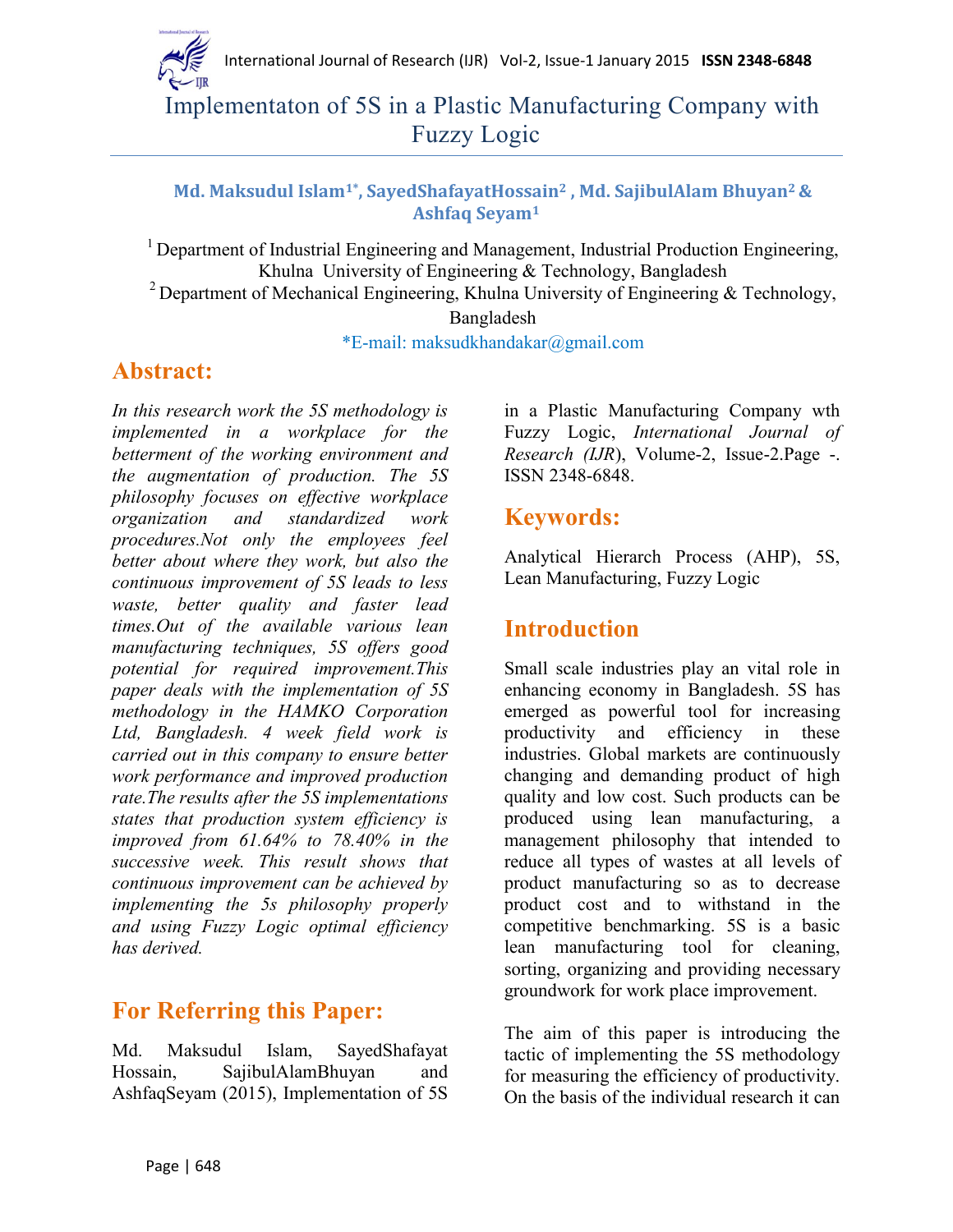

be stated that introducing the 5S rules bring the great changes in the company, for instance: process development by cost's reduction, increasing of effectiveness and efficiency in the processes, upkeep and upgrading of the machine's productivity, safety increasing and reduction of the industry pollution, proceedings according to assessments [1].

Based on Japanese word that begin with "S", the 5S philosophy focuses on effective workplace organization and standardized work procedure. 5S simplifies work environment, reduces waste and non-value activity while improving quality, efficiency and safety. 5S is the Japanese concept for "House Keeping". Tradionally 5S is thought of as being just about tidying up or good housekeeping and on a simple level it is, but approached properly it can be much more than that [2].

## **Fuzzy Logic**

Fuzzy logic reflects how people think. It attempts to model our sense of words, our decision making and our common sense. As a result, it is leading to new, more human, intelligent systems.

*Fuzzy logic is a set of mathematical principlesfor knowledge representation based on degreesof membership.*

Fuzzy, or multi-valued logic was introduced in the 1930s by Jan Lukasiewicz , a Polish philosopher. While classical logic operates with only two values  $1$  (true) and 0 (false), Lukasiewicz introduced logic that extended the range of truth values to all real numbers in the interval between 0 and 1. He used a number in this interval to represent the *possibility* that a given statement was true or false. For example, the possibility that a man 181 cm tall is really tall might be set to a value of 0.86. It is likelythat the man is tall. This work led to an inexact reasoning technique often called possibility theory [3].

Later, in 1937, Max Blackpublished a paper called "Vagueness: an exercise in logical analysis". In this paper, he argued that a continuum implies degrees. Imagine, he said, a line of countless "chairs". At one end is a Chippendale. Next to it is a near-Chippendale, in fact indistinguishable from the first item. Succeeding "chairs" are less and less chair-like, until the line ends with a log. When does a *chair* become a *log*? Max Black stated that if a continuum is discrete, a number can be allocated to each element. He accepted vagueness as a matter of probability [3].

In 1965 LotfiZadeh, published his famous paper "Fuzzy sets". Zadeh extended the work on possibility theory into a formal system of mathematical logic, and introduced a new concept for applying natural language terms. This new logic for representing and manipulating fuzzy terms was called fuzzy logic, and Zadeh became the Master of *fuzzy logic*[3].

# **Research Backgrond**

Our research motive has come from studying the research paper of P. M. Rojasra et al. (2013) and in this research paper the impact of 5S on performance improvement has been experimentally shown [4]. On their work, the numerical calculation of 5S has been given comprehendly and their work effort have been accomplished according only the practical field value.

But in our research work we have tried to use Fuzzy logic for getting better result and accuracy of the work. A comparative analysis of experimental efficiency and fuzzy derived efficieny help to find out estimation accuracy, data or information redundancy and interpretation of efficieny level up-down.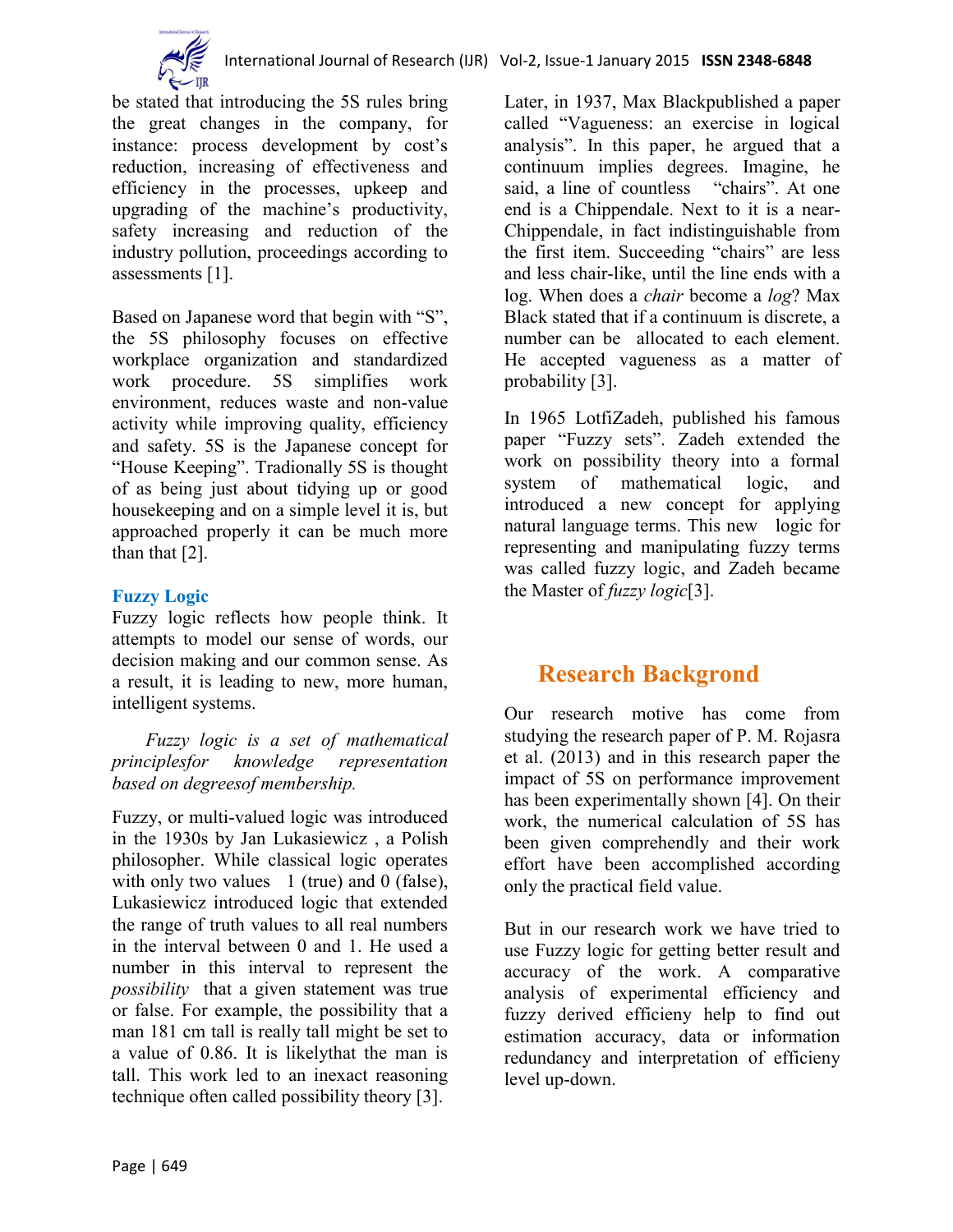

# **The 5S Methodology**

Poor workplace conditions may lead to increasing of wastes such as time consumed in searching for required items or motion to avoid obstacles. It could also lead an accident or haphazard. 5S is lean manufacturing tool for work place organization and it is essential to the enactment of lean strategies. 5S is a reference to five Japanese works which described standardized clean up. The 5S are:



**Figure 1**.The 5S continuous cycle

In this paper the whole work was focused on 5S rating system, which make us able to comprehend the improvement criteria for particular S of 5S system. Here we have given total rating of 25 score, which is alienated in five equal parts for each specific S of 5S system. We give highest 5 marks to each S. After that we have made a graph which helped us able to understand the efficiency and better improvement. The detail and calculation of each S is given bellow.

#### **S1 Seiri (Sort)**

Seiri is the first S in 5S system, which is basically deal with the availability of materials and process of product manufacturing. For calculation of Seiri rating, we allot 5 criterion regions for seiri arrangement, and decide that the sub system

should achieve minimum 3 marks out of 5 because it tends us to define that the system will be in issue when it is above 50% active. Following are the Seiri rating criterion [4].

(1) Material availability: Giving 1 marks if material is entirely available or giving 0 marks if material is not fully available.

(2) Faulty goods: If there are A items which contains B items as defective Then the marks will be Fraction of fine goods  $=$  $[1 - {B/A}]$ 

(3) Workingstate is an important aspect for the arrangement of material and tools, because without the comfort of operator the best process arrangement also has zero value. Giving 1 mark if operating condition is under control and giving 0 marks if operating condition is not under control.

(4) Relative information about working condition, process guidelines, tools information, material information etc., is also important for Seiri rating. Giving 1 mark for full information and giving 0 marks for partial information.

(5) Elimination of waste Elimination of waste is also an important aspect for Seiri rating. Let total N no of waste are listed but only M were eliminated the marks of elimination process will be Fraction of waste elimination =  $[1 - {M/N}]$  Now add all five marks and get total rating of Seiri out of 5. If the Seiri system will get less than 3 marks then do the arrangement again because if it is got below 3 marks it means it has very poor condition of analysis.

#### **S2 Seiton (Straigthen / Set in order)**

Seiton is second S of 5S system which deals with the proper arrangement of equipment and tools on the shop floor. The main objectives of Seiton are forming a regular workplace, avoiding time loss while searching the material and mistake proofing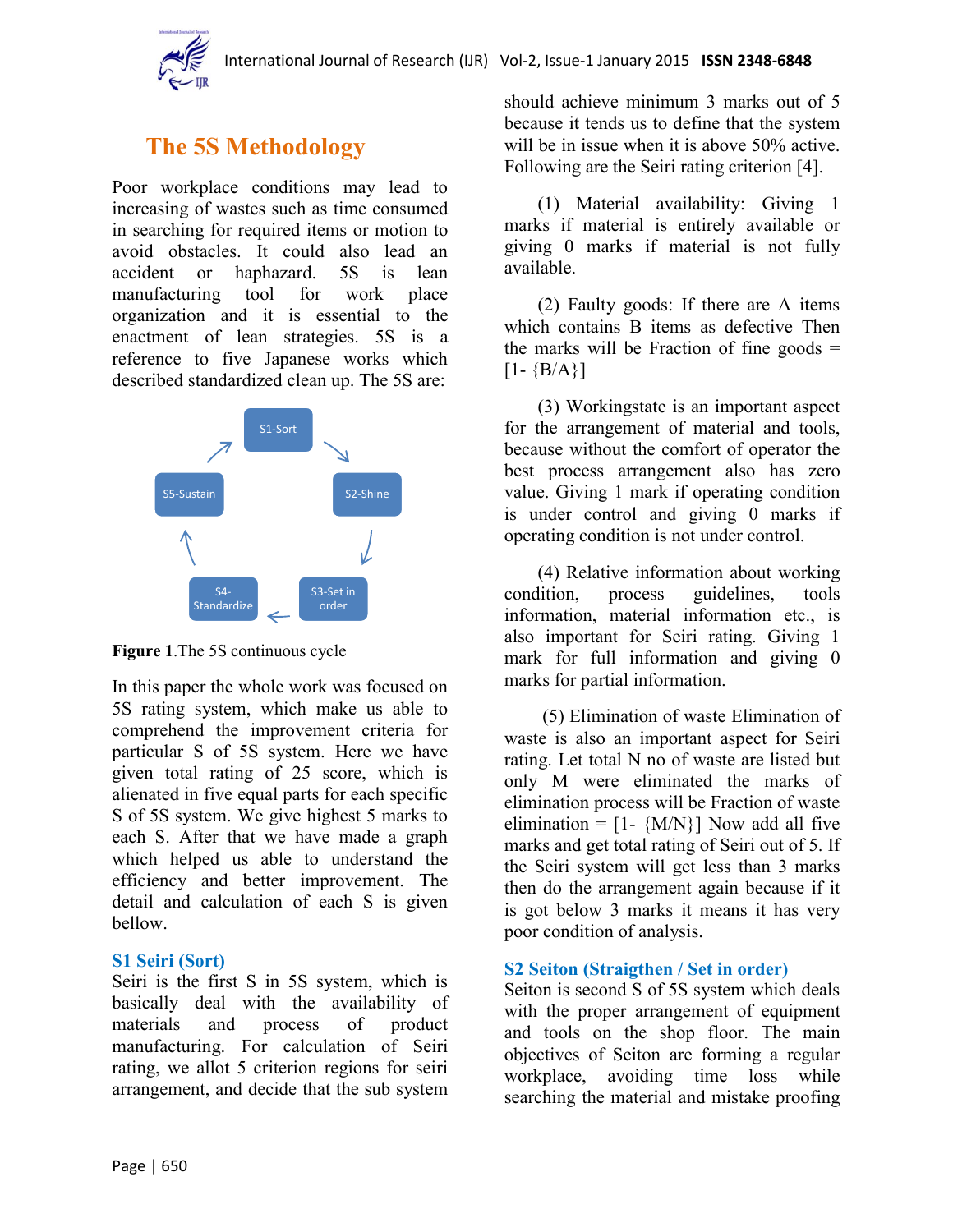

work. Following are the Seiton rating criterion [4].

(1) Sequence rating: Let there are X no. of tools are in proper sequence and Y no of tools are not in proper sequence. Then sequence rating will be Fraction of proper sequence =  $[1 - \{Y/X\}]$ 

(2) Material arrangement rating This criterion basically deals with the providing of raw material and accessories for the particular operation. Let D be the lack of material and C be the total material required. then Fraction of material available  $=$  [1- ${D/C}$ ]

(3) Instrumentpreparation rating: This criteria shows the consistency if the system about providing service for proper fulfilment of tooling requirement. Let P be the no. of irregular process and Q be the total no. of process. Fraction of consistency to tool arrangement:  $[1-\{P/Q\}]$ 

(4) Material planning consistency: The aim of this consistency is "every time perfect arrangement". Let U be the fail arrangement and V be the total no. of arrangement. Fraction of consistency: [1-  $\{U/V\}$ ]

(5) Working efficiency of Seiton system: Working efficiency = working time for process / Total time allotted for process Now do sum of all the above five criteria and note it as the rate of the Seiton system. This rate should have minimum value of 3 points, if not then system will set again or need analysis again.

## **S3 Seiso(Shine / Clean)**

In order to realize effective tasks, it is essential to create a clean and regular working and living environment. This is because dust, dirt and wastes are the source of untidiness, indiscipline, inefficiency, faulty production and work accidents. We can handle cleaning practices by two

approaches: "general cleaning of workplace" and "machine, hardware and tool cleanliness". Seiso process indicates the "Renovation of the work place".

Seiso system contents the following criteria [4]:

(1) Is the machine clean or not: If the machine is clean then giving 1 point and if not then giving 0 point

(2) Process path clean: If the path of process is clean then allotting 1 point and if not giving 0 point.

(3) Proper environment for working condition: Working environment include the ergonomics of the worker like proper souse of light and air, which makes the worker continuously fresh and energetic and make him stay away from errors during operation. Working condition rating will be Let J will be total aspect for favorable condition and I be the no. of fail arrangement. Fraction of environment:  $[1-\{I/J\}]$ .

(4) Cleaning consistency: Let E is the total no. of cleaning required and F is the cleaning not done say inconsistency. So consistency rate will be Fraction of consistency =  $[1-\{F/E\}].$ 

(5) Safety from accident: Let K is the total no. of accident chances and L is the total no for accidents occurs. Then safety rate will be Fraction of safety:  $[1-\{L/K\}]$ .

After adding all the above five criteria the rate of Seiso system can be recorded. This rate should have minimum value of 3 points, if not then system will set again or need analysis again

## **S4 Seiketsu (Standardize)**

Seiketsu is generally means for make a peak standard which should be achieve by the manufacturing process practice. Standard should be communicative and easy to understand. Seiketsu rating will be found by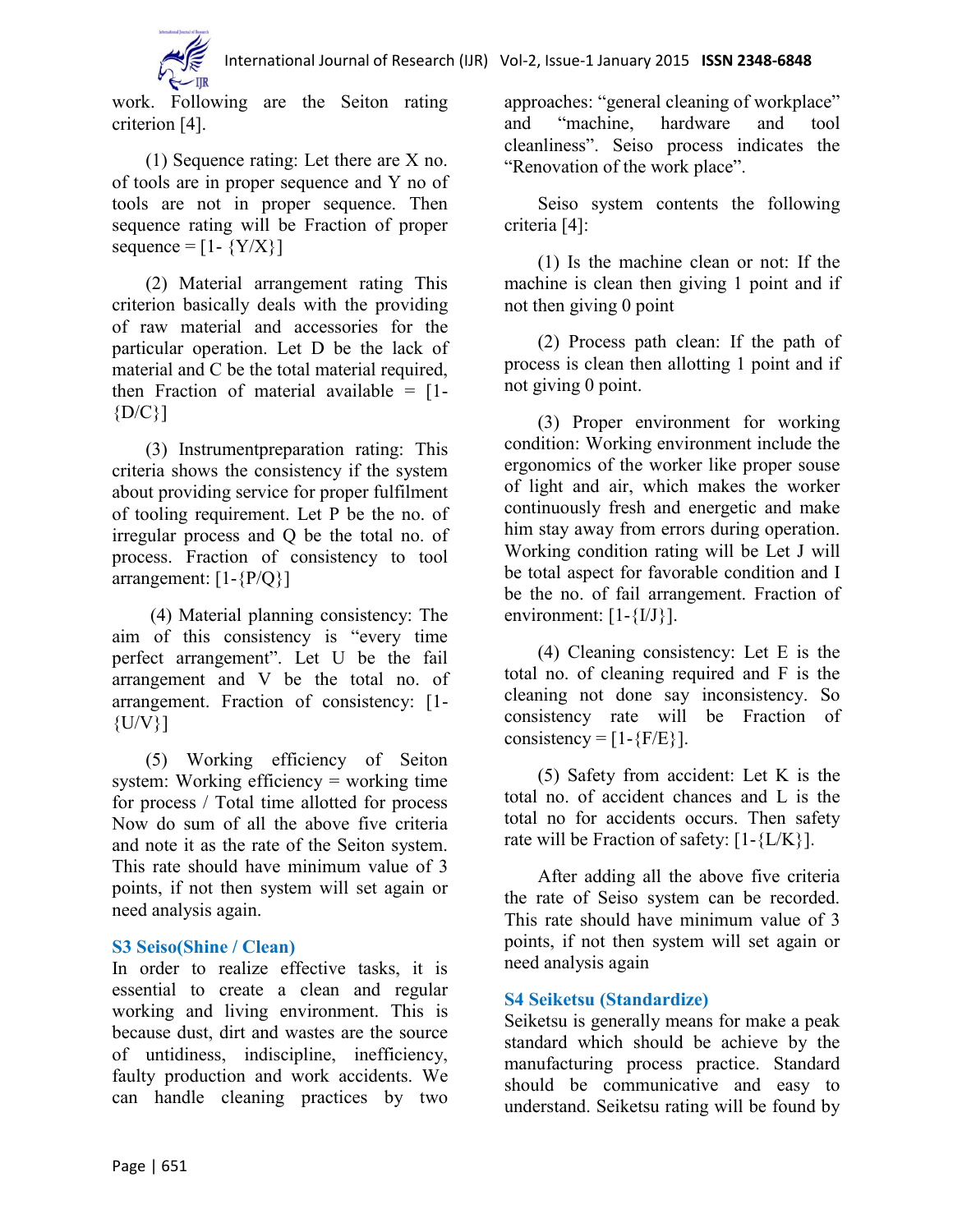

calculating the average of previous three S, because standard of any system will rise and fall by mean rate depending factors [4].

#### **S5 Shitsuke (Sustain)**

Shitsuke (Sustain) is the last S of the 5S system which is deal with the regularity of maintaining the standard of the organization for the particular process, which is only done by regular practices and by following the proper instruction of machine operating. By doing regular following of accurate of instruction we can maintain the machine condition at its peak level, which may help for better production and stay away from breakdown. Here following criteria are highlighted [4]:

(1) Removing small faults through the aid of cleaning.

(2) Providing the execution of visual control.

(3) Providing the performance of protective activities.

(4) Granting the responsibility of the machine to the operator.

(5) Formation of a disciplined company.

Shitsuke rating will be depending on the previous four S because without that the regularity will not maintain. Therefore Shitsuke rate will be the average of previous four S ratings.

After the calculation of this rating of 5S, efficiency is calculated at the end of every week and will so the performance improvement at the end of four week. The overall efficiency of the 5S system for the permitted or approved period will be average of the particular efficiencies for required week.

# **Data Representation and Performance Results**

A Plastic injection molding is a manufacturing process for producing thermoplastic and thermosetting polymer materials. Plastic product produced by injection molding process is widely used in today's world because of high cost of metallic materials and their lack of availability.

However, the experimental data of 4 week observation are plotted on the following tables and for 5S system, these tables are arranged consecutively.

| Week<br>No. | <b>Duration</b>                | <b>Material</b><br><b>Availability</b><br>Rating | <b>Faulty goods</b><br>Rating | WorkingS<br>tate<br>Rating | Relative<br>Informatio<br>n Rating | <b>Elimination of</b><br><b>Waste Rating</b> | <b>Total</b><br>Rating |
|-------------|--------------------------------|--------------------------------------------------|-------------------------------|----------------------------|------------------------------------|----------------------------------------------|------------------------|
|             |                                | $0$ or $1$                                       | $[1-\{B/A\}]$                 | $0$ or $1$                 | $0$ or $1$                         | $[1 - {M/N}]$                                |                        |
| Week 1      | $02\,04\,2014$ -<br>08\04\2014 |                                                  | 0.3                           |                            |                                    | 0.2                                          | 3.50                   |
| Week 2      | 09\04\2014-<br>15\04\2014      |                                                  | 0.5                           |                            |                                    | 0.4                                          | 3.90                   |
| Week 3      | 16\04\2014-<br>22\04\2014      |                                                  | 0.6                           |                            |                                    | 0.4                                          | 4.00                   |
| Week 4      | 23\04\2014-<br>29\04\2014      |                                                  | 0.7                           |                            |                                    | 0.6                                          | 4.30                   |

**Table 1**.S1 SEIRI (Sort) RATING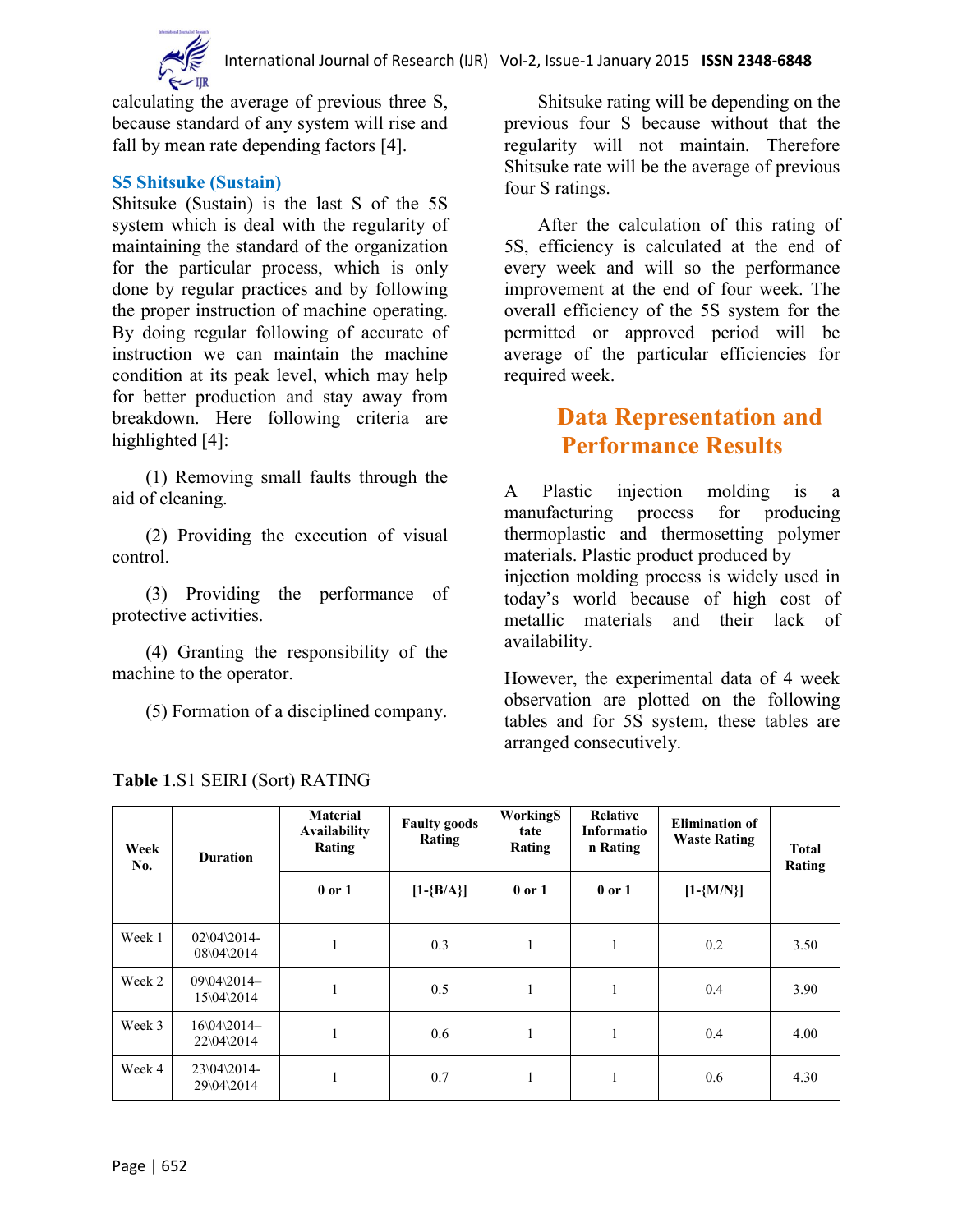

International Journal of Research (IJR) Vol-2, Issue-1 January 2015 **ISSN 2348-6848**

**Table 2.** S2 SEITON (Set in order) RATING

| Week<br>No. | <b>Duration</b>                    | Sequence<br>Rating | <b>Material</b><br>Planning<br>Rating | <b>Instrument</b><br>Preparatio<br>n Rating | <b>Material</b><br>Arrangement<br>Consistency<br>Rating | Working<br><b>Efficiency</b><br>Rating | <b>Total</b><br>Rating |
|-------------|------------------------------------|--------------------|---------------------------------------|---------------------------------------------|---------------------------------------------------------|----------------------------------------|------------------------|
|             |                                    | $[1-\{Y/X\}]$      | $[1-\{D/C\}]$                         | $[1-\{P/Q\}]$                               | $[1-\{U/V\}]$                                           | w.t./ t.a.t.                           |                        |
| Week 1      | $02\,04\,2014$ -<br>$08\,04\,2014$ | 0.3                | 0.3                                   | 0.4                                         | 0.6                                                     | 1.15                                   | 2.75                   |
| Week 2      | $09\04\2014 -$<br>$15\,04\,2014$   | 0.3                | 0.5                                   | 0.4                                         | 0.5                                                     | 1.23                                   | 2.93                   |
| Week 3      | $16\,04\,2014 -$<br>22\04\2014     | 0.2                | 0.6                                   | 0.5                                         | 0.6                                                     | 1.25                                   | 3.15                   |
| Week 4      | $23\,04\,2014$ -<br>29\04\2014     | 0.3                | 0.7                                   | 0.6                                         | 0.6                                                     | 1.36                                   | 3.56                   |

## **Table 3.** S3 SEISO (Shine/ Clean) RATING

| Week<br>No. | <b>Duration</b>                | Machine<br><b>Cleanliness</b><br>Rating<br>$0$ or $1$ | <b>Process</b><br>Path<br><b>Cleanliness</b><br>Rating<br>$0$ or $1$ | Working<br><b>Environment</b><br>Rating<br>$[1-\{I/J\}]$ | <b>Cleaning</b><br>Consistency<br>Rating<br>$[1-\{F/E\}]$ | <b>Safety</b><br>Rating<br>$[1-\{L/K\}]$ | <b>Total</b><br>Rating |
|-------------|--------------------------------|-------------------------------------------------------|----------------------------------------------------------------------|----------------------------------------------------------|-----------------------------------------------------------|------------------------------------------|------------------------|
| Week 1      | $02\,04\,2014$ -<br>08\04\2014 |                                                       |                                                                      | 0.4                                                      | 0.3                                                       | 0.3                                      | 3.00                   |
| Week 2      | $09\04\2014 -$<br>15\04\2014   | 1<br>т.                                               |                                                                      | 0.4                                                      | 0.5                                                       | 0.4                                      | 3.30                   |
| Week 3      | $16\,04\,2014 -$<br>22\04\2014 | 1                                                     |                                                                      | 0.5                                                      | 0.6                                                       | 0.4                                      | 3.50                   |
| Week 4      | $23\04\2014$ -<br>29\04\2014   | 1                                                     |                                                                      | 0.6                                                      | 0.7                                                       | 0.6                                      | 3.90                   |

#### **Table 4.** S4SEIKETSU (Standardize) RATING

| Week<br>No. | <b>Duration</b>                           | Total Rating =<br>$(S1+S2+S3)/3$ |
|-------------|-------------------------------------------|----------------------------------|
| Week        | $02\left\{04\right\}2014$ -<br>08\04\2014 | 3.08                             |
| Week<br>2.  | $09\&04\&2014-$<br>15\04\2014             | 3.38                             |
| Week<br>3   | $16\,04\,2014 -$<br>22\04\2014            | 3.55                             |
| Week<br>4   | $23\04\2014$ -<br>29\04\2014              | 3.92                             |

## **Table5.** S5SHITSUKE (Sustain) RATING

| Week No. | <b>Duration</b>                           | Total Rating =<br>$(S1+S2+S3+S4)/4$ |
|----------|-------------------------------------------|-------------------------------------|
| Week 1   | $02\left\{04\right\}2014$ -<br>08\04\2014 | 3.08                                |
| Week 2   | $09\,04\,2014 -$<br>$15\,04\,2014$        | 3.38                                |
| Week 3   | $16\,04\,2014 -$<br>22\04\2014            | 3.55                                |
| Week 4   | $23\,04\,2014$ -<br>29\04\2014            | 3.92                                |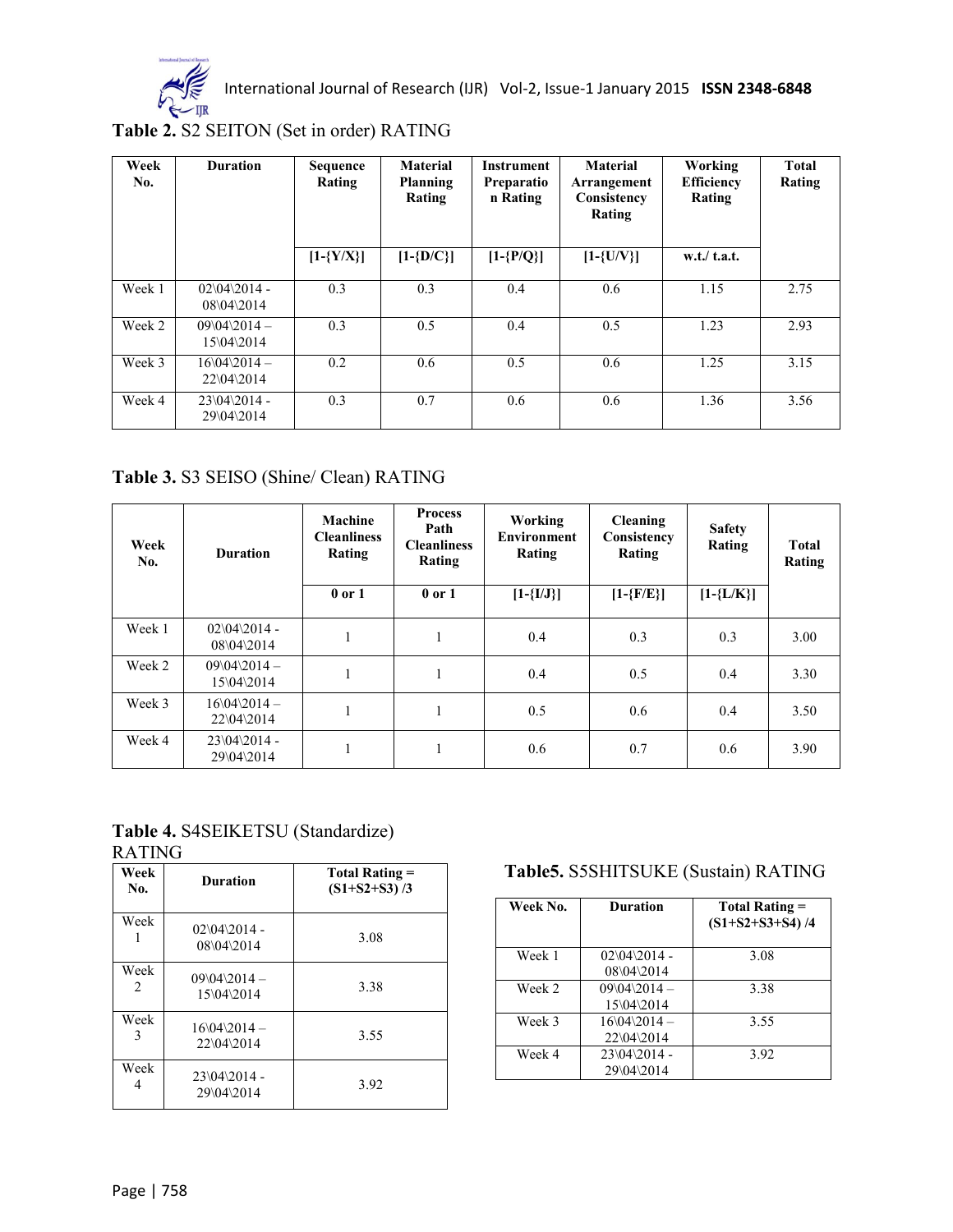

International Journal of Research (IJR) Vol-2, Issue-1 January 2015 **ISSN 2348-6848**

| Week<br>No.           | <b>Duration</b>                          | $(S1+S2+S3+S4)*100/$<br>25                            | <b>Efficie</b><br>ncy |
|-----------------------|------------------------------------------|-------------------------------------------------------|-----------------------|
| Week                  | $02\sqrt{04}\sqrt{2014}$ -<br>08\04\2014 | $(3.5+2.75+3.0+3.08+3.$<br>$08$ <sup>*</sup> $100/25$ | 61.64%                |
| Week<br>$\mathcal{L}$ | 09\04\2014-<br>15\04\2014                | $(3.9+2.93+3.3+3.38+3.$<br>$38$ <sup>*</sup> $100/25$ | 67.56%                |
| Week                  | $16\,04\,2014 -$<br>22\04\2014           | $(4.0+3.15+3.5+3.5+3.$<br>$55$ <sup>*</sup> $100/25$  | 71.00%                |
| Week                  | 23\04\2014 -<br>29\04\2014               | $(4.3+3.56+3.9+3.92+3.$<br>$92)*100 / 25$             | 78.40%                |

**Table6.** EFFICIENCY OF 5S SYSTEM



**Figure 2**. The graph of weekly efficiency

# **Fuzzy logic model for 5S:( Efficiency as response)**

The modeling of the process has been done using fuzzy interference system (FIS). In this study four angular membership functions are selected for fuzzy model (fig. 1)



**Figure 3.** Fuzzy logic model for 5S

This step is to define linguistic values assigned to the variables by the fuzzy subsets and their associated membership functions which may be zero or one called the grades of membership. Zero membership value indicated that it is not a member of the fuzzy set & one represents a complete member. A membership function can have

**Membership function for parameters**  any shape but preferably should be symmetric which includes trapezoidal, triangular & bell shaped. Four membership function were generated for each input variable (SEIRI, SEITON, SEISO, SHITSUKE, SEIKETSU) as shown in fig  $2(a, b, c, d, e)$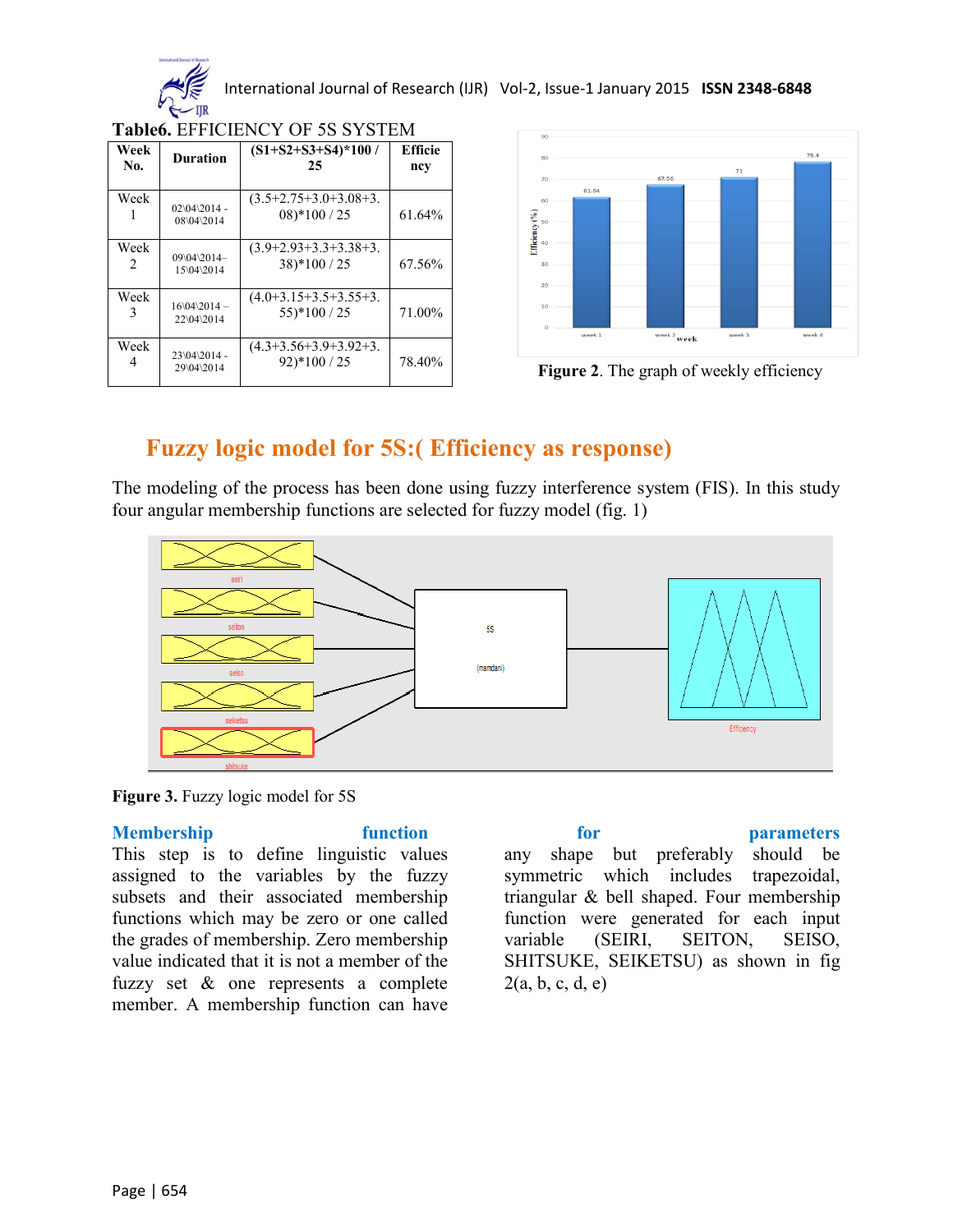











(c)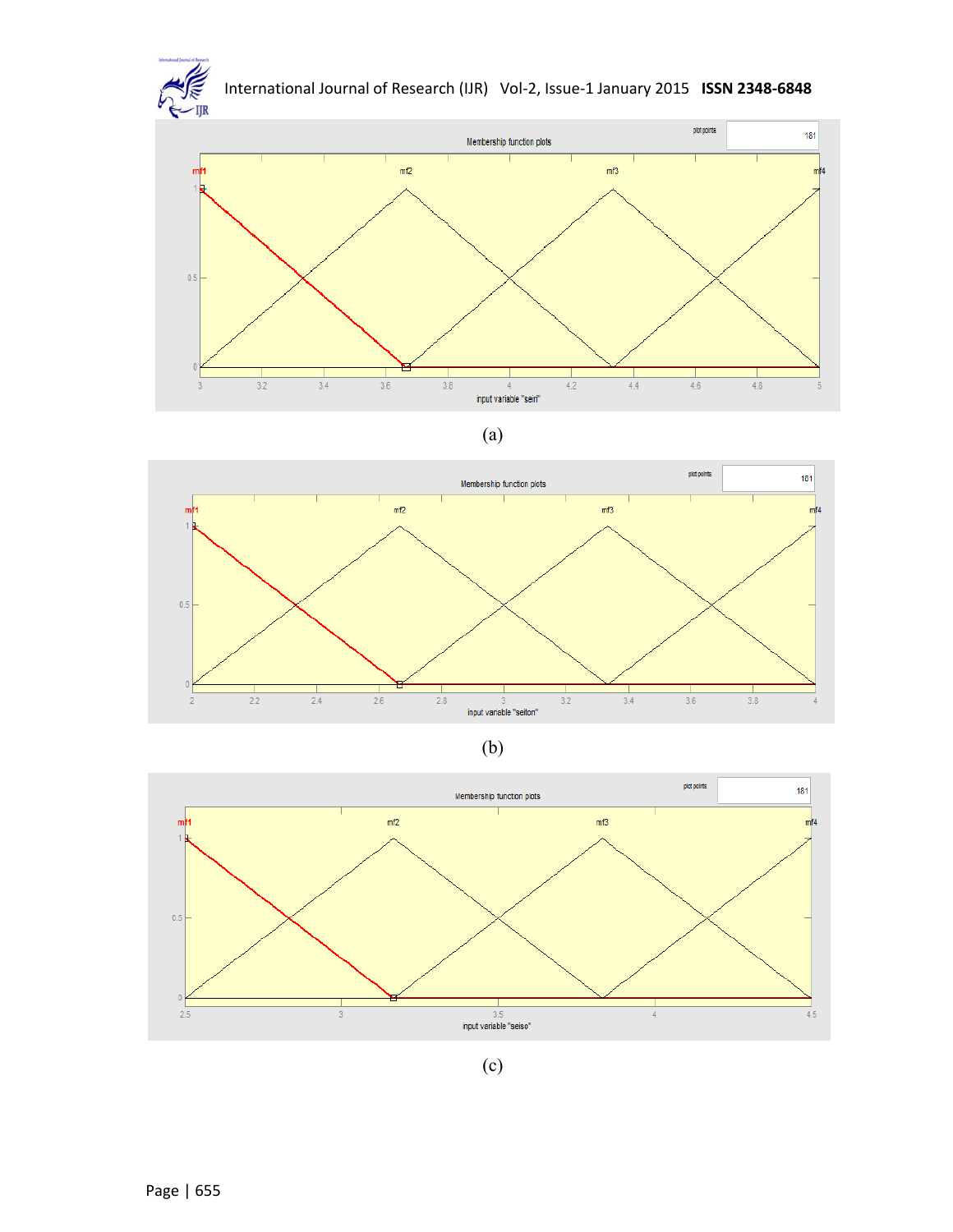



(e)

Membership functions for 5S as output variable of the efficiency is shown in **Figure 5.**



Figure 5. Membership functions for output parameters (Efficiency)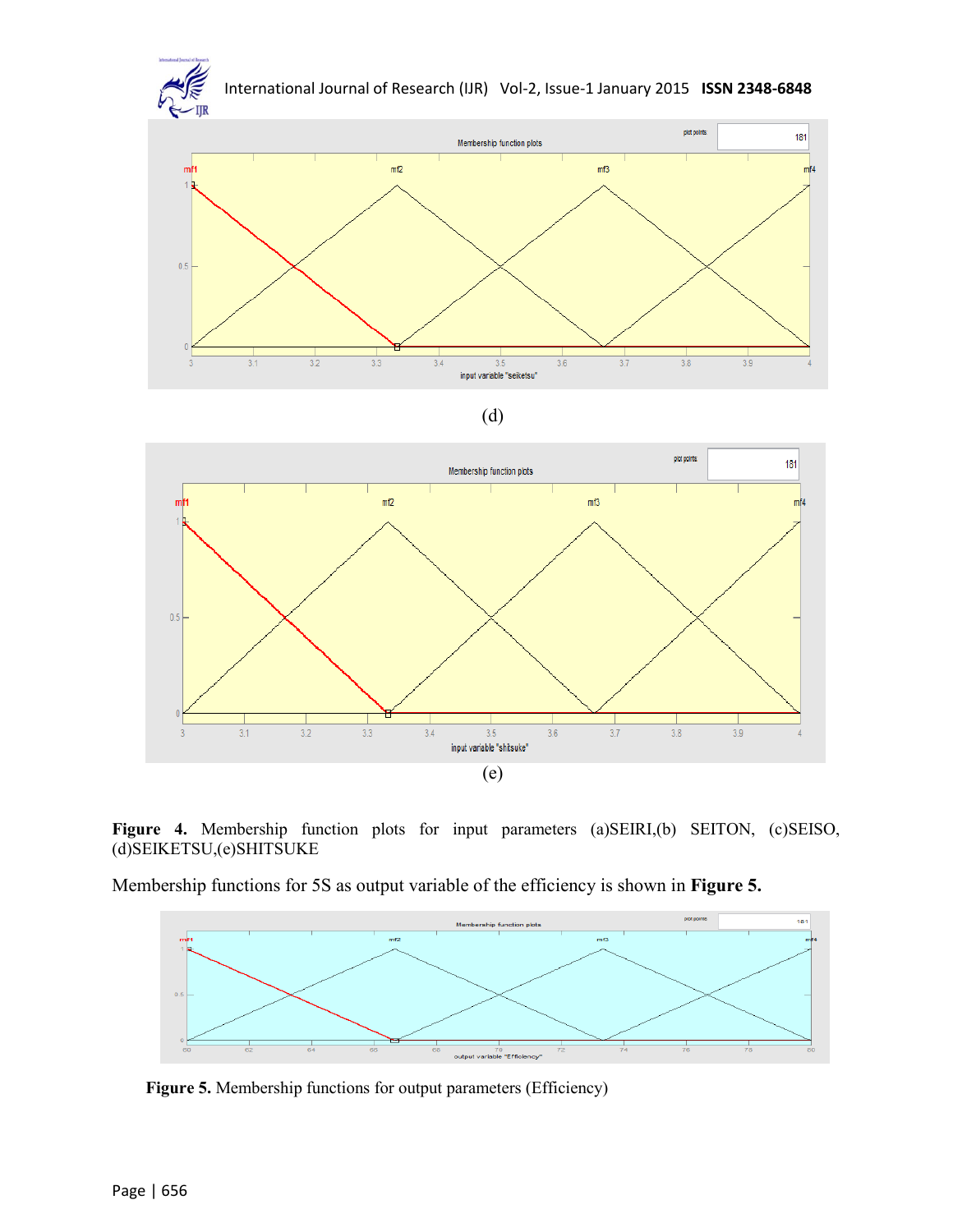

International Journal of Research (IJR) Vol-2, Issue-1 January 2015 **ISSN 2348-6848**

# **FIS rules employed in model (Efficiency as response)**

For obtaining optimized solution, the rules at the base have been defined correctly & these rules were written based upon the experimental results. While preparing the rules, fuzzy method was used. Some

selected rules are reported in **Figure 6.** fuzzy using MATLAB R2014a using Mamdani type of fuzzy interference system in fuzzy logic toolbox.

1. If (input1 is mf1) and (input2 is mf2) and (input3 is mf1) and (input4 is mf1) and (input5 is mf1) then (output1 is mf1) (1) 2. If (input1 is mf2) and (input2 is mf2) and (input3 is mf2) and (input4 is mf2) and (input5 is mf2) then (output1 is mf2) (1) 3. If (input1 is mf2) and (input2 is mf2) and (input3 is mf2) and (input4 is mf2) and (input5 is mf2) then (output1 is mf2) (1) 4. If (input1 is mf3) and (input2 is mf3) and (input3 is mf3) and (input4 is mf4) and (input5 is mf4) then (output1 is mf4) (1)



The set of rules along with membership function is shown in rule viewer of fuzzy model (**Figure 7.**) reveals that after the formulation of rules, the optimum value of

efficiency at any setting between the low & high limits of the process parameter can be predicted.



**Figure 7.** Rule viewer of fuzzy model

**Table 7.** 

|    | Exp. no.   Experimental value of 5S Efficiency | <b>Fuzzy value</b> | % variation |
|----|------------------------------------------------|--------------------|-------------|
|    | 61.64%                                         | 66.2%              | 7.39%       |
| 2. | 67.56%                                         | 66.7%              | 1.27%       |
| 3. | 71.00%                                         | 66.7%              | 6.05%       |
|    | 78.40%                                         | 77.6%              | 1.02%       |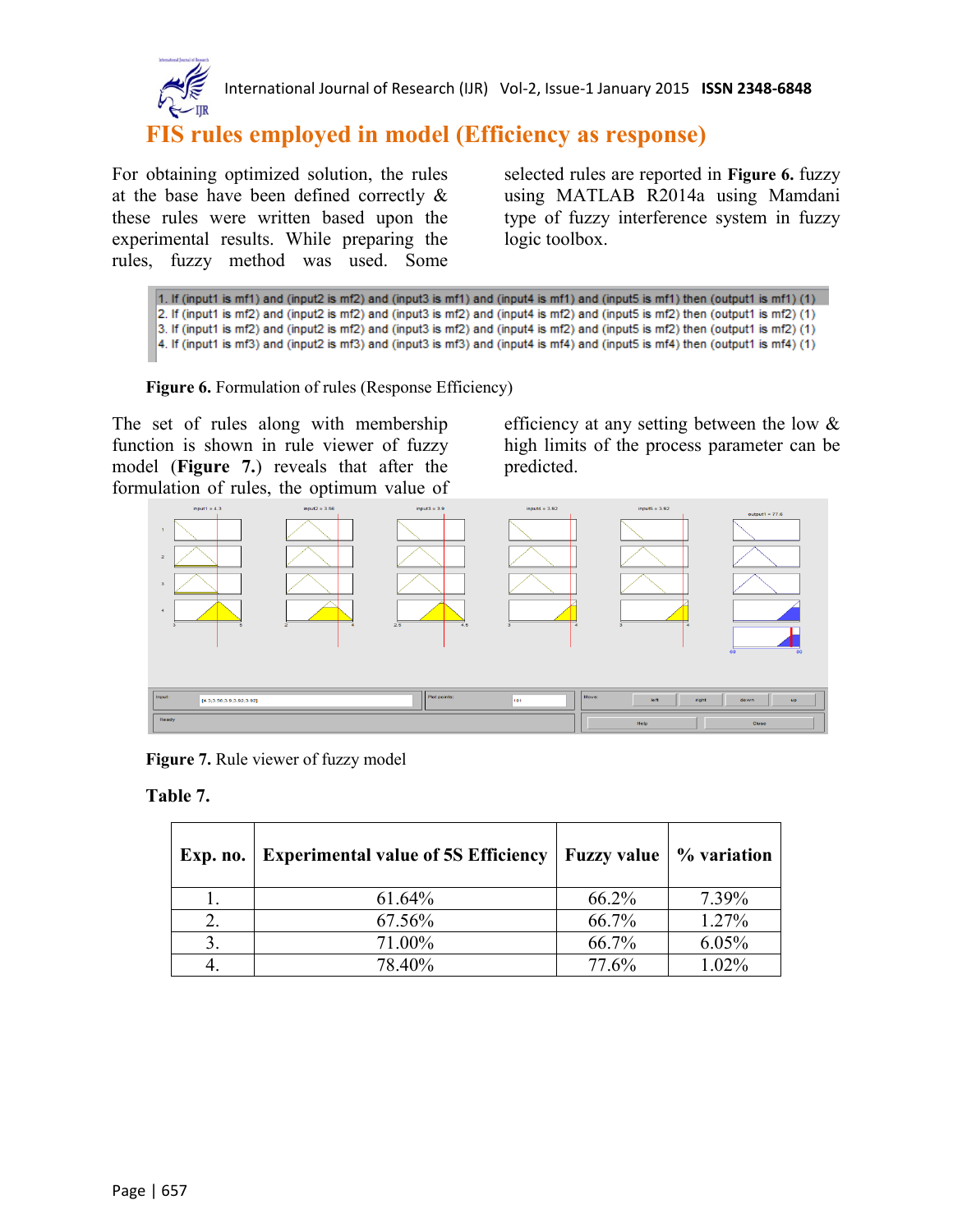

# **Discussion**

**Table 7.** gives the comparison of the predicted responses using fuzzy model & conducted experimental data. There seems to be a good agreement between fuzzy model & experimental values in all cases. In the present study the total data points involved were 4 & the average percentage error of various responses from fuzzy experimental model has found to be 3.93%. Thus the system has given an overall 96.07% accuracy from fuzzy model.

## **Conclusion**

This research work deals with performance measurement of work environment for increasing productivity and quality aspects of the organization. A complete illustration of 5S Philosophy has been sketched here for implementing it properly in the working field. Here a significant fluctuation in the efficiency measurement is shown which indicates the importance and originality of implementing 5S in first step. For research perspective, four week data may not sufficient to measure the performance rating accurately but for resource scarcity we have to accomplish the work focusing on gradual improvement. Implementing 5S in small companies in Bangladesh is really tough matter as the worker do not maintain so much rules & regulation and the worker always intend to do work easily and not maintaining proper instructions. To establish 5S in a company, it is crying need to teach the worker about 5S and train them to habituate with 5S implementation. Implementation of 5S is difficult in perspective of our country but proper implementation of 5S can make new era or revolution in our production management system as well as economy growth rate.

## **Acknowledgement**

5S implementation and habituated it in company have become a great problem or challenge. This was actually a heavy tough work for us and we had dedicated a lot of time and attention in this regard. We are grateful to the many industrial personnel, technicians and customers who provided data, constructive criticism, examples, suggestions and insights. We appreciate the assistance and constructive guideline as well as support of numerous research assistants, fellows, support staff and sponsors which accelerate and smoothen this tough work.

# **REFERENCES**

- 1. J. Michalska, D. Szewieczek, "The 5S methodology as a tool for improving the organization"; Journal of Achievements in Materials and Manufacturing Engineering, VOLUME 24,ISSUE 2,October (2007).
- *2.* Dr.M.Ahsan Akhtar Hasin, "Quality control and Management", 1<sup>st</sup> Edition, Bangladesh Business Solutions, Dhaka, (2007).
- *3.* Artificial Intelligence ByNegnevitsky, 2<sup>nd</sup> Edition Pearson Education, (2005).
- 4. P. M. Rojasra, M. N. Qureshi; "Performance Improvement through 5S in Small Scale Industry: A case study", International Journal of Modern Engineering Research (IJMER), Vol. 3, Issue. 3,pp-1654-1660; May - June (2013).

## **About Authors**

**Md. Maksudul Islam** achieved B.Sc. in Industrial Production Engineering (IPE) degree from Khulna University of Engineering and Technology with 1<sup>st</sup> div. He was the member of the IEM association in KUET. . He also got technical scholarship throughout all semesters.

He had numerous projects during his graduation period and most significant projects are related to Product Design & Development, Ergonomics and Safety, Cam and Robotics, SolidWorks Design, Autodesk Simulation and so on. His thesis topic was study on mechanical behaviors of natural fiber polymer composite material.He has two research papers which are related to quality control engineering and a case study of heat treatment on AISI 1020 carbon steel. His future research interests include Advanced Polymer Composite Material, Remanufacturing and Fuzzy Logic Control.

**SayedShafayat Hossain** achieved B.Sc. in Mechanical Engineering degree from Khulna